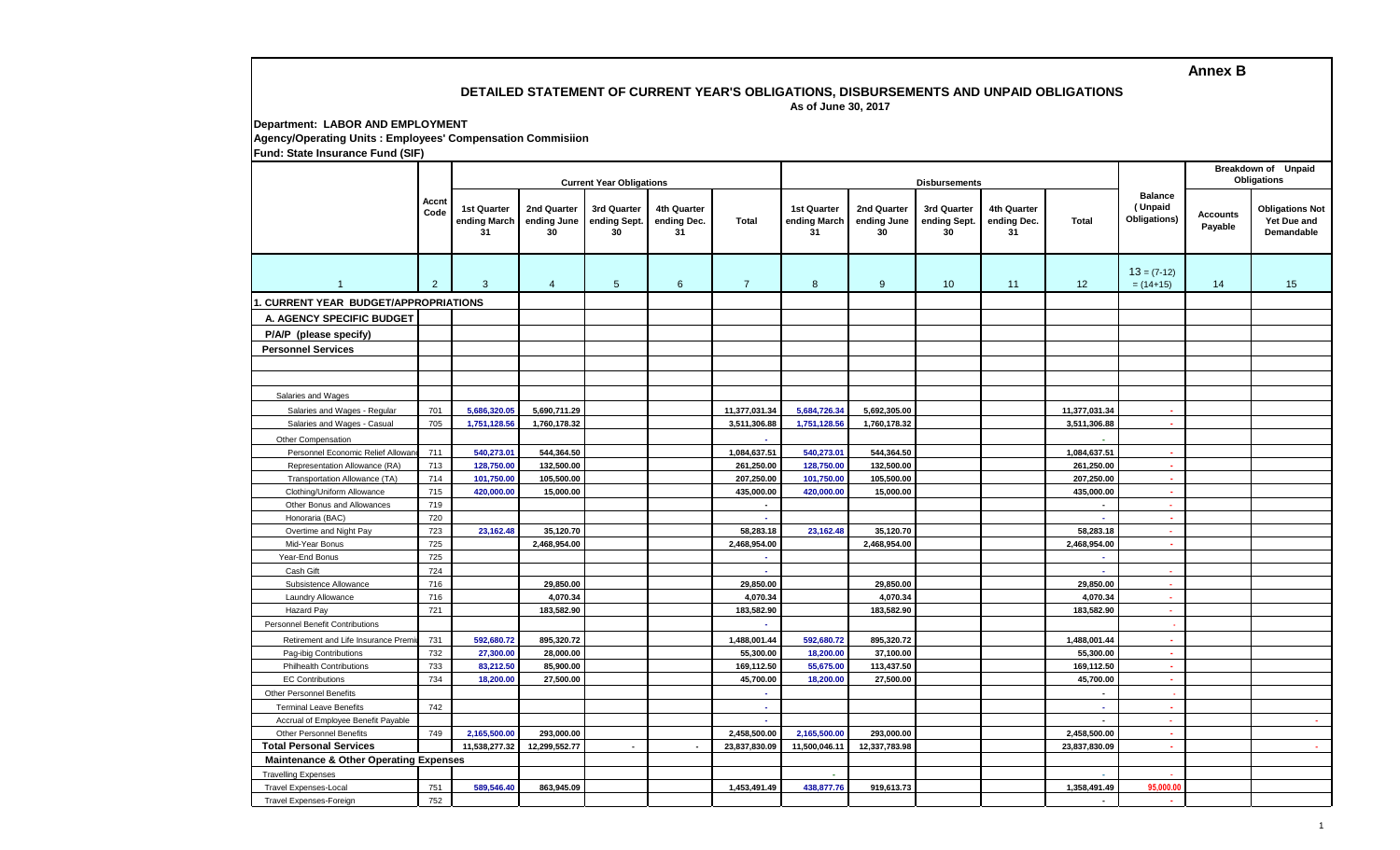## **Annex B**

## **DETAILED STATEMENT OF CURRENT YEAR'S OBLIGATIONS, DISBURSEMENTS AND UNPAID OBLIGATIONS**

 **As of June 30, 2017**

**Department: LABOR AND EMPLOYMENT**

**Agency/Operating Units : Employees' Compensation Commisiion**

**Fund: State Insurance Fund (SIF)**

|                                                       | Accnt<br>Code  |                                   | <b>Current Year Obligations</b>  |                                   |                                  |                | <b>Disbursements</b>              |                                  | <b>Breakdown of Unpaid</b><br><b>Obligations</b> |                                  |                |                                           |                     |                                                            |
|-------------------------------------------------------|----------------|-----------------------------------|----------------------------------|-----------------------------------|----------------------------------|----------------|-----------------------------------|----------------------------------|--------------------------------------------------|----------------------------------|----------------|-------------------------------------------|---------------------|------------------------------------------------------------|
|                                                       |                | 1st Quarter<br>ending March<br>31 | 2nd Quarter<br>ending June<br>30 | 3rd Quarter<br>ending Sept.<br>30 | 4th Quarter<br>ending Dec.<br>31 | <b>Total</b>   | 1st Quarter<br>ending March<br>31 | 2nd Quarter<br>ending June<br>30 | 3rd Quarter<br>ending Sept.<br>30                | 4th Quarter<br>ending Dec.<br>31 | <b>Total</b>   | <b>Balance</b><br>(Unpaid<br>Obligations) | Accounts<br>Payable | <b>Obligations Not</b><br>Yet Due and<br><b>Demandable</b> |
| $\overline{1}$                                        | $\overline{2}$ | $\mathbf{3}$                      | 4                                | $5\overline{)}$                   | 6                                | $\overline{7}$ | 8                                 | 9                                | 10 <sup>°</sup>                                  | 11                               | 12             | $13 = (7-12)$<br>$= (14+15)$              | 14                  | 15                                                         |
| Training and Scholarship Expenses                     |                |                                   |                                  |                                   |                                  |                |                                   |                                  |                                                  |                                  |                |                                           |                     |                                                            |
| Training Expenses (Including MOA, Contra              | 753            | 1,055,907.59                      | 1,225,531.75                     |                                   |                                  | 2,281,439.34   | 650,978.59                        | 1,331,960.75                     |                                                  |                                  | 1,982,939.34   | 298,500.0                                 |                     |                                                            |
| Supplies and Materials Expenses                       |                |                                   |                                  |                                   |                                  |                |                                   |                                  |                                                  |                                  |                |                                           |                     |                                                            |
| <b>Office Supplies Expenses</b>                       | 755            | 288,493.07                        | 125,366.82                       |                                   |                                  | 413,859.89     | 42.566.00                         | 237,255.07                       |                                                  |                                  | 279.821.07     | 134.038.8                                 |                     |                                                            |
| Other Office Supplies Expenses - IT (PS)              | 765            | 157,417.22                        | 304,384.16                       |                                   |                                  | 461,801.38     | 10.460.00                         | 221,630.12                       |                                                  |                                  | 232,090.12     | 229,711.2                                 |                     |                                                            |
| Semi-Expendable Machinery & Equipment                 | ME             | 54,379.00                         |                                  |                                   |                                  | 54,379.00      | 54,379.00                         |                                  |                                                  |                                  | 54.379.00      |                                           |                     |                                                            |
| Semi-Expendable - Office Equipment                    | OE             | 20,099.00                         | 363,384.50                       |                                   |                                  | 383,483.50     | 20,099.00                         | 363,384.50                       |                                                  |                                  | 383,483.50     | $\overline{\phantom{a}}$                  |                     |                                                            |
| Semi-Expendable - Info. Technology                    | IT.            | 3,500.00                          |                                  |                                   |                                  | 3,500.00       | 3.500.00                          |                                  |                                                  |                                  | 3,500.00       |                                           |                     |                                                            |
| Semi-Expendable - Office Medical Eqpt.                | OME            | 30,780.00                         |                                  |                                   |                                  | 30,780.00      | 30,780.00                         |                                  |                                                  |                                  | 30.780.00      | ×.                                        |                     |                                                            |
| Semi-Expendable - Furniture & Fixtures                | FF.            | 28,978.00                         | 27,650.00                        |                                   |                                  | 56,628.00      | 28,978.00                         | 27,650.00                        |                                                  |                                  | 56,628.00      |                                           |                     |                                                            |
| Fuel, Oil and Lubricants Expenses                     | 761            | 118,940.73                        | 65,148.64                        |                                   |                                  | 184,089.37     | 67,730.73                         | 66,358.64                        |                                                  |                                  | 134,089.37     | 50,000.00                                 |                     |                                                            |
| Textbooks and Instructional Materials                 | 763            |                                   |                                  |                                   |                                  |                | $\overline{\phantom{a}}$          |                                  |                                                  |                                  |                |                                           |                     |                                                            |
| Utility Expenses                                      |                |                                   |                                  |                                   |                                  |                |                                   |                                  |                                                  |                                  | ÷.             | $\sim$                                    |                     |                                                            |
| <b>Water Expenses</b>                                 | 766            | 38,614.31                         | 120,202.48                       |                                   |                                  | 158,816.79     | 38,614.31                         | 120,202.48                       |                                                  |                                  | 158,816.79     |                                           |                     |                                                            |
| <b>Electricity Expenses</b>                           | 767            | 177,210.52                        | 877,637.31                       |                                   |                                  | 1,054,847.83   | 171,992.75                        | 593,146.69                       |                                                  |                                  | 765,139.44     | 289,708.39                                |                     |                                                            |
| <b>Communication Expenses</b>                         |                |                                   |                                  |                                   |                                  | $\sim$         |                                   |                                  |                                                  |                                  |                |                                           |                     |                                                            |
| Postage and Deliveries (Philippine Postal)            | 771            | 117,184.22                        | 107.089.06                       |                                   |                                  | 224,273.28     | 71,258.22                         | 128,115.06                       |                                                  |                                  | 199,373.28     | 24,900.00                                 |                     |                                                            |
| Telephone Expenses-Landline (Main and                 | 772            | 264,407.92                        | 268,372.34                       |                                   |                                  | 532,780.26     | 263,967.19                        | 268,813.07                       |                                                  |                                  | 532,780.26     |                                           |                     |                                                            |
| Telephone Expenses-Mobile (Main and RE                | 773            | 84,554.08                         | 67,216.81                        |                                   |                                  | 151,770.89     | 84,554.08                         | 67,216.81                        |                                                  |                                  | 151,770.89     | o.                                        |                     |                                                            |
| Internet Subscription Expenses                        | 774            | 79,800.00                         | 79,800.00                        |                                   |                                  | 159,600.00     | 79,800.00                         | 79,800.00                        |                                                  |                                  | 159,600.00     | $\sim$                                    |                     |                                                            |
| Cable, Sattelite & Telegraph & Radio Exp              | 775            |                                   |                                  |                                   |                                  | $\sim$         |                                   |                                  |                                                  |                                  |                | $\sim$                                    |                     |                                                            |
| Membership Dues and Contribution to                   | 778            |                                   |                                  |                                   |                                  |                |                                   |                                  |                                                  |                                  | $\overline{a}$ | $\overline{\phantom{a}}$                  |                     |                                                            |
| Confidential, Intelligence and Extraordinary Expenses |                |                                   |                                  |                                   |                                  | $\sim$         |                                   |                                  |                                                  |                                  | ×.             | $\sim$                                    |                     |                                                            |
| <b>Extraordinary Expenses</b>                         | 883            | 10,431.71                         | 19,625.13                        |                                   |                                  | 30,056.84      | 10,431.71                         | 19,625.13                        |                                                  |                                  | 30,056.84      | $\mathbf{r}$                              |                     |                                                            |
| <b>Professional Services</b>                          |                |                                   |                                  |                                   |                                  |                |                                   |                                  |                                                  |                                  |                | $\sim$                                    |                     |                                                            |
| <b>Legal Services</b>                                 | 791            | 30,000.00                         | 22,500.00                        |                                   |                                  | 52,500.00      | 30,000.00                         | 22,500.00                        |                                                  |                                  | 52,500.00      | $\sim$                                    |                     |                                                            |
| <b>Auditing Services</b>                              | 792            |                                   | 2,511,410.00                     |                                   |                                  | 2,511,410.00   |                                   | 2,511,410.00                     |                                                  |                                  | 2,511,410.00   |                                           |                     |                                                            |
| <b>Other Professional Services</b>                    | 799            | 309,911.76                        | 1,038,210.87                     |                                   |                                  | 1,348,122.63   | 309,911.76                        | 1,031,342.87                     |                                                  |                                  | 1,341,254.63   | 6,868.00                                  |                     |                                                            |
| <b>General Services</b>                               |                |                                   |                                  |                                   |                                  |                |                                   |                                  |                                                  |                                  |                |                                           |                     |                                                            |
| General Services (SPES Program)                       | 795            |                                   | 419,962.32                       |                                   |                                  | 419.962.32     |                                   | 419.962.32                       |                                                  |                                  | 419.962.32     | $\sim$                                    |                     |                                                            |
| <b>Janitorial Services</b>                            | 796            | 388,055.18                        | 916,880.95                       |                                   |                                  | 1,304,936.13   | 388.055.18                        | 916,880.95                       |                                                  |                                  | 1,304,936.13   |                                           |                     |                                                            |
| <b>Security Services</b>                              | 797            | 727,937.00                        | 873,524.40                       |                                   |                                  | 1,601,461.40   | 727,937.00                        | 873,524.40                       |                                                  |                                  | 1,601,461.40   | $\mathbf{r}$                              |                     |                                                            |
| Repairs and Maintenance                               |                |                                   |                                  |                                   |                                  |                |                                   |                                  |                                                  |                                  |                |                                           |                     |                                                            |
| Repairs & Maintenance - Buildings & Oth               | 811            | 125,996.00                        | 54,832.66                        |                                   |                                  | 180,828.66     | 66,553.00                         | 114,275.66                       |                                                  |                                  | 180,828.66     | $\sim$                                    |                     |                                                            |
| Repairs & Maintenance - Office Equipmen               | 821            |                                   | 9,228.00                         |                                   |                                  | 9,228.00       |                                   | 9,228.00                         |                                                  |                                  | 9,228.00       | . .                                       |                     |                                                            |
| Repairs & Maintenance - Office Furnitures             | 822            |                                   |                                  |                                   |                                  | ×.             |                                   |                                  |                                                  |                                  |                | a.                                        |                     |                                                            |
| Repairs & Maintenance - IT Equipment                  | 823            | 98,306.12                         | 31,322.24                        |                                   |                                  | 129,628.36     | 53,141.68                         | 76,486.68                        |                                                  |                                  | 129,628.36     | . .                                       |                     |                                                            |
| Repairs & Maintenance - Motor Vehicle                 | 841            | 128,598.35                        | 106,409.50                       |                                   |                                  | 235,007.85     | 128,598.35                        | 106,409.50                       |                                                  |                                  | 235,007.85     | <b>.</b>                                  |                     |                                                            |
|                                                       |                |                                   |                                  |                                   |                                  |                |                                   |                                  |                                                  |                                  |                |                                           |                     |                                                            |